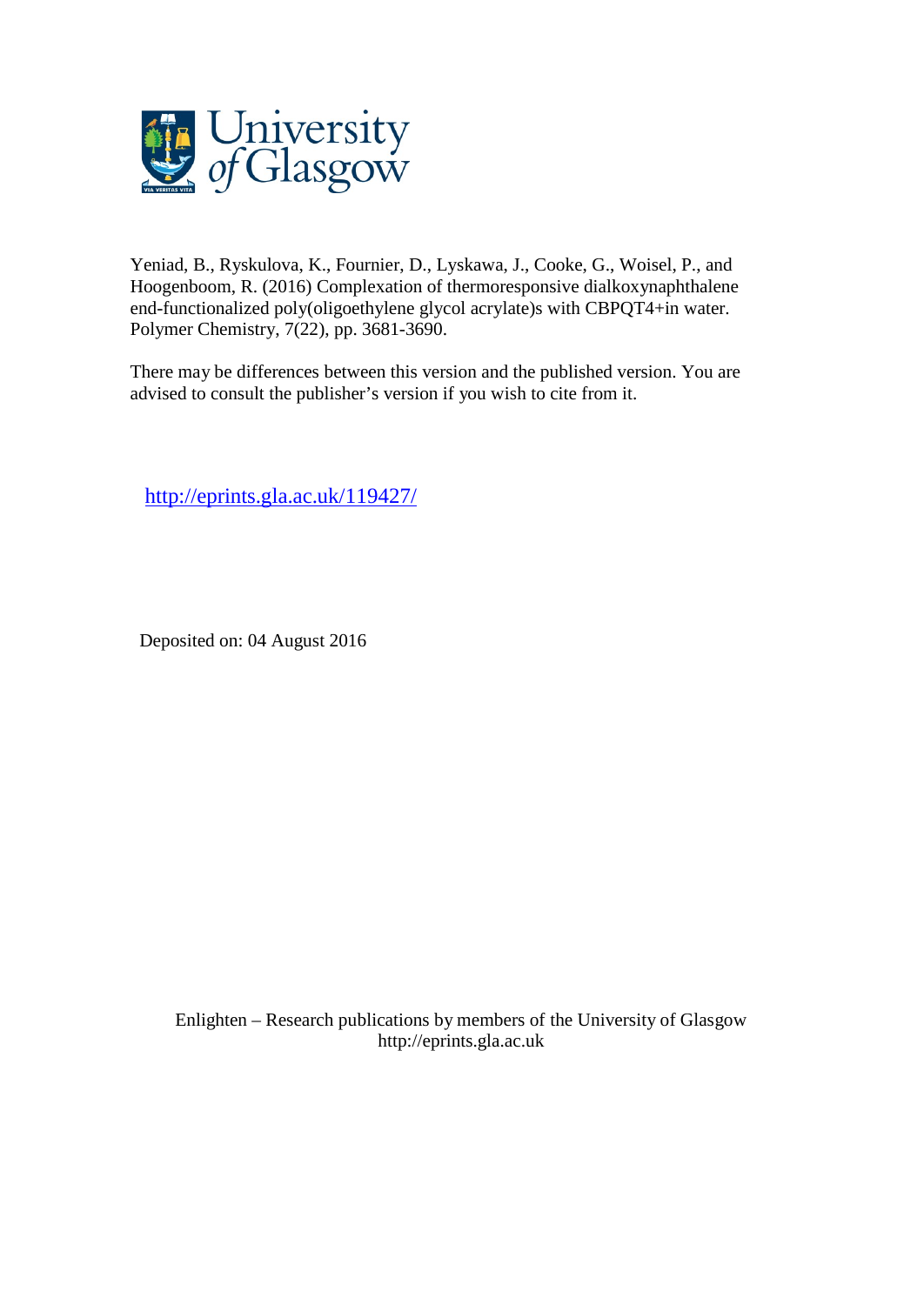# Complexation of thermoresponsive dialkoxynaphthalene end-functionalized poly(oligoethylene glycol acrylate)s with  $CBPOT^{4+}$ in water

Bahar Yeniad,<sup>a</sup> Kanykei Ryskulova,<sup>a</sup> David Fournier,<sup>b</sup> Joël Lyskawa,<sup>b</sup> Graeme Cooke,<sup>c</sup> Patrice Woisel<sup>\*b</sup> and Richard Hoogenboom<sup>\*a</sup>

Four different oligoethylene glycol acrylates (OEGA), namely hydroxypropylacrylate (HPA), methoxy diethylene glycol acrylate (mDEGA), methoxy triethylene glycol acrylate (mTEGA) and 2-hydroxyethylacrylate (HEA) were homopolymerized via RAFT polymerization employing a naphthalene functionalized chain transfer agent resulting in thermoresponsive naphthalene-functionalized POEGAs with different hydrophilicities. Supramolecular inclusion complexes of these POEGAs with electron-deficient cyclophane cyclobis(paraquat-p-phenylene) tetrachloride (CBPQT<sup>4+</sup>) in water were studied. The association constants  $(K<sub>a</sub>)$  were determined to study the effect that polymer hydrophilicity has on the  $K<sub>a</sub>$  and results indicated that the nature of the polymer did not significantly influence the complexation strength and the association is mostly enthalpy driven. The impact of temperature on the host–guest complexes was also investigated. A continuous partial thermally induced dissociation of complexes was observed upon raising the temperature with a more distinct decrease in complexation around the cloud point temperature  $(T_{CP})$ of the POEGA employed, indicating the importance of the polymer phase transition for tuning the recognition properties of dialkoxynaphthalene end-decorated poly(oligoethylene glycol acrylate)s in water.

## Introduction

Supramolecular chemistry deals with highly organized structures held together by non-covalent interactions such as Van der Waals forces, hydrophobic interactions or hydrogen bonding. Supramolecular systems have gained great attention in recent years and have been employed in various fields including catalysis, pharmaceutical and biomedical applications, separation technology, food and flavours. $1-3$  In particular, the construction of supramolecular assemblies from host–guest inclusion complexes, in which smaller hydrophobic guest molecules are held within the internal cavity of a host molecule, has received considerable attention. Indeed, thanks to the development of highly-specific, directional and stimuli-

b Université de Lille, ENSCL, Unité des Matériaux et Transformations, UMR CNRS 8207, Equipe Ingénierie des Systèmes Polymères (ISP), 59655 Villeneuve d'Ascq Cedex, France. E-mail: [Patrice.woisel@univ-lille1.fr](mailto:Patrice.woisel@univ-lille1.fr)

responsive host–guest type architectures, nano- and macroassemblies exploiting such interactions have found numerous applications in many key research domains, including nanotechnology, nanomedicine and materials science. $4-7$  Many different large molecules with accessible internal cavities have been studied as hosts, cyclodextrins being the most commonly used one thanks to their water solubility, range of cavity size and well-defined internal cavity. The electron-deficient cyclophane cyclobis(paraquat-p-phenylene) (CBPQT<sup>4+</sup>) has emerged as an attractive host unit as well since it can readily form host– guest-specific colored complexes, with electron-rich guests such as  $1,5$ -dialkoxy naphthalene and tetrathiafulvalene<sup>8</sup> derivatives both in organic<sup>9</sup> and aqueous<sup>10</sup> solutions.  $CBPOT<sup>4+</sup>$ -based pseudorotaxanes can be reversibly disassembled using a variety of stimuli such as heat,  $11-13$  pH,  $14$ oxidation of guest molecules,<sup>15,16</sup> reduction of cyclophane<sup>17</sup> or competitive guest molecules.<sup>18</sup> More recently, cucurbituryl and pillararene based pseudorotoxanes have also become important building blocks for the creation of functional nano- and macro-molecular systems. 19–21

Polymers displaying lower critical solution temperature (LCST) behavior are of great interest to many research groups as they allow reversible switching of the polymer solubility by

<sup>&</sup>lt;sup>a</sup>Supramolecular Chemistry Group, Department of Organic and Macromolecular Chemistry, Ghent University, Krijgslaan 281 S4, B9000 Ghent, Belgium. E-mail: [Richard.hoogenboom@ugent.be](mailto:Richard.hoogenboom@ugent.be)

c WestCHEM, School of Chemistry, University of Glasgow, Glasgow, G12 8QQ, UK †Electronic supplementary information (ESI) available. See DOI: 10.1039/ c6py00303f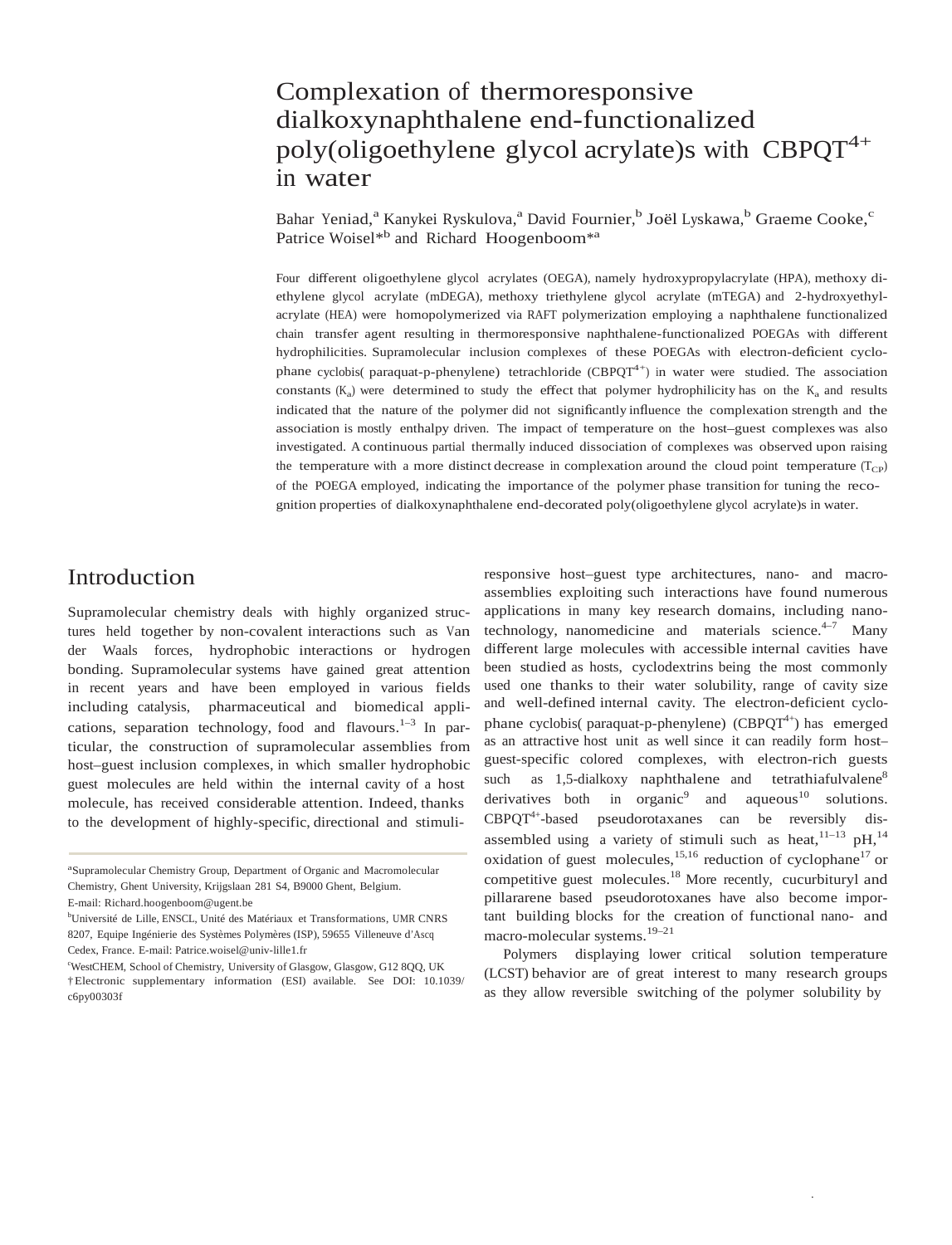small variations in temperature.<sup>22,23</sup> Poly(N-isopropylacrylamide) (PNIPAM) is one of the most widely studied LCST polymers since it exhibits LCST behavior at around 32 °C, which is close to body temperature. Recently, polymers bearing a short oligo(ethylene glycol) (OEG) pendant chain have emerged as alternatives to  $PNIPAM.<sup>24-27</sup>$  These polymers can be formed from a variety of monomers comprising an OEG chain and a polymerizable group such as a (meth)acrylate, acrylamide or styrene via controlled radical polymerization techniques, e.g. reversible addition–fragmentation chain transfer (RAFT) polymerization, atom transfer radical polymerization (ATRP) and nitroxide mediated polymerization (NMP).28–32 The phase transition temperature of these polymers, i.e. the cloud point temperature  $(T_{CP})$ , can simply be tailored by choosing a monomer with the right number of OEG units in the side chain or by copolymerizing two monomers. In addition, RAFT polymerization allows the synthesis of tailor-made poly(oligo(ethylene glycol) acrylate)s (POEGAs) with different chain end-functionalities by the use of functional chain transfer agents.

In recent years the tuning of polymer phase transition temperatures by supramolecular interactions has emerged as a novel strategy.<sup>33</sup> The end-functionalization of thermoresponsive polymers with various hydrophobic guest molecules and the interaction of these hydrophobic end-groups with supramolecular hosts has been shown to be an effective way to alter polymer phase transition temperatures.<sup>34-36</sup> For example, β-cyclodextrin has been exploited to tune the LCST of end-functionalized PNIPAMs bearing a pyrenyl group by the selective complexation of hydrophobic chain ends, resulting, due to the masking effect of the hydrophilic host molecule, in an increase of the  $T_{CP}$  of polymers.<sup>37</sup> Woisel and co-workers have shown that the LCST phase transition temperature of 1,5 dialkoxynaphthalene-terminated PNIPAM could be increased by ca. 6 °C upon addition of CBPQT<sup>4+</sup> due to the host–guest interaction of the dialkoxynaphthalene moiety and CBPQ $T^{4+}$  in water.<sup>13</sup> Moreover the LCST phase transition of PNIPAM was used as a tool to reversibly control this host–guest interaction. The obtained pseudorotaxane-like  $PNIPAM–CBPQT<sup>4+</sup>$  complex could be easily disassembled above the  $T_{CP}$  of PNIPAM and subsequently reassembled by lowering the temperature below its  $T_{CP}$  which was accompanied by a clear color change. The same group reported the formation of pseudorotaxane-like supramolecular diblock copolymers employing complementary  $CBPQT^{4+}$ -terminated PNIPAM and tetrathiafulvalene (TTF) end-functionalized poly(N,N-dimethylacrylamide) (PDMAc) or poly(ethyleneoxide) (PEO) in water. In this case, the CBPQ $T^{4+}$ / TTF-based host–guest complex remained intact and the diblock architecture was retained upon increasing the temperature above the  $T_{CP}$  of PNIPAM. However, the LCST phase transition of PNIPAM triggered the self-assembly to form aggregates consisting of collapsed PNIPAM chains surrounded by PDMAc.<sup>38</sup> Scherman and coworkers have also reported the use of a ternary cucurbit[8]uril/methyl viologen based complex to promote a shift of over 5  $\degree$ C of the T<sub>CP</sub> of an end-decorated PNIPAM incorporating a hydrophobic dibenzofuran moiety.

Interestingly, subsequent decomplexation upon adding a competitive guest allowed the uncomplexed polymeric material to be released and thus its original  $T_{CP}$  to be recovered.<sup>39</sup> Sidechain host–guest interactions were also employed to tune polymer phase transition temperatures of thermoresponsive polymers. For example, Zhu et al. reported a copolymer composed of NIPAAM, N,N-dimethylacrylamide and a methacrylate bearing cholic acid pendant groups, and the variation of its  $T_{CP}$ upon the addition of different amounts of βCD, due to the host– guest complexation of pendant cholic acid groups with

βCD. This variation could be reversed by the addition of a competitive guest molecule to this copolymer-βCD complex.<sup>40</sup> A similar approach was also exploited by Ritter and coworkers to manipulate the thermoresponsive solution behavior of N-isopropylacrylamide copolymers with adamantyl groups in the side-chains in the presence of 2,6-dimethyl-β-CD.<sup>41</sup> In another study, a thermoresponsive random copoly(2-oxazoline) based on 2-ethyl-2-oxazoline (EtOx) and 2-nonyl-2-oxazoline (NonOx), and the increase in its  $T_{CP}$  by the addition of different supramolecular hosts such as β-CD, β-(hydroxylpropyl)cyclodextrin and cucurbit[7]uril, was reported. The extent of this increase was found to be dependent on the concentration of the host molecule added and the strength of the complexation between nonyl side-chains and the host molecule. 42

It is clear that the combination of supramolecular hosts with thermoresponsive polymers displaying complementary and specific recognition properties represents a straightforward strategy to finely modulate the solution behavior of thermoresponsive polymers. <sup>33</sup> Nonetheless, there are surprisingly few studies focusing on the fundamental aspects of how thermoresponsive polymers can influence host–guest complexation as the majority of reports are proof of concept studies showing that the host–guest interactions can influence the  $T_{CP}$ .

In this study, we address the fundamental question whether the polymer phase transition induces host–guest disassembly in thermoresponsive supramolecular polymer host– guest complexes or whether the temperature increase is responsible for the disruption of such host–guest complexes. In order to investigate this question, naphthalene end-functionalized POEGAs with different hydrophilicities and hence displaying different  $T_{CP}$ s, were prepared. These homopolymers were used to prepare supramolecular inclusion complexes with CBPQT4+,4Cl<sup>−</sup> in water and the effect of the hydrophilicity of the polymer backbone on the host–guest interaction of 1,5-dialkoxynaphthalene and  $CBPQT^{4+}$ ,4Cl<sup>−</sup> was studied by subjecting these solutions to different temperatures. Furthermore the association constants  $(K_a)$  in water were determined and compared to study the influence of polymer hydrophilicity.

### Results and discussion

Synthesis of the dialkoxynaphthalene functionalized poly(oligoethylene glycol acrylate)s

To vary the hydrophilicity and  $T_{CP}$  of the polymers, four different oligoethylene glycol acrylates, namely hydroxypropyl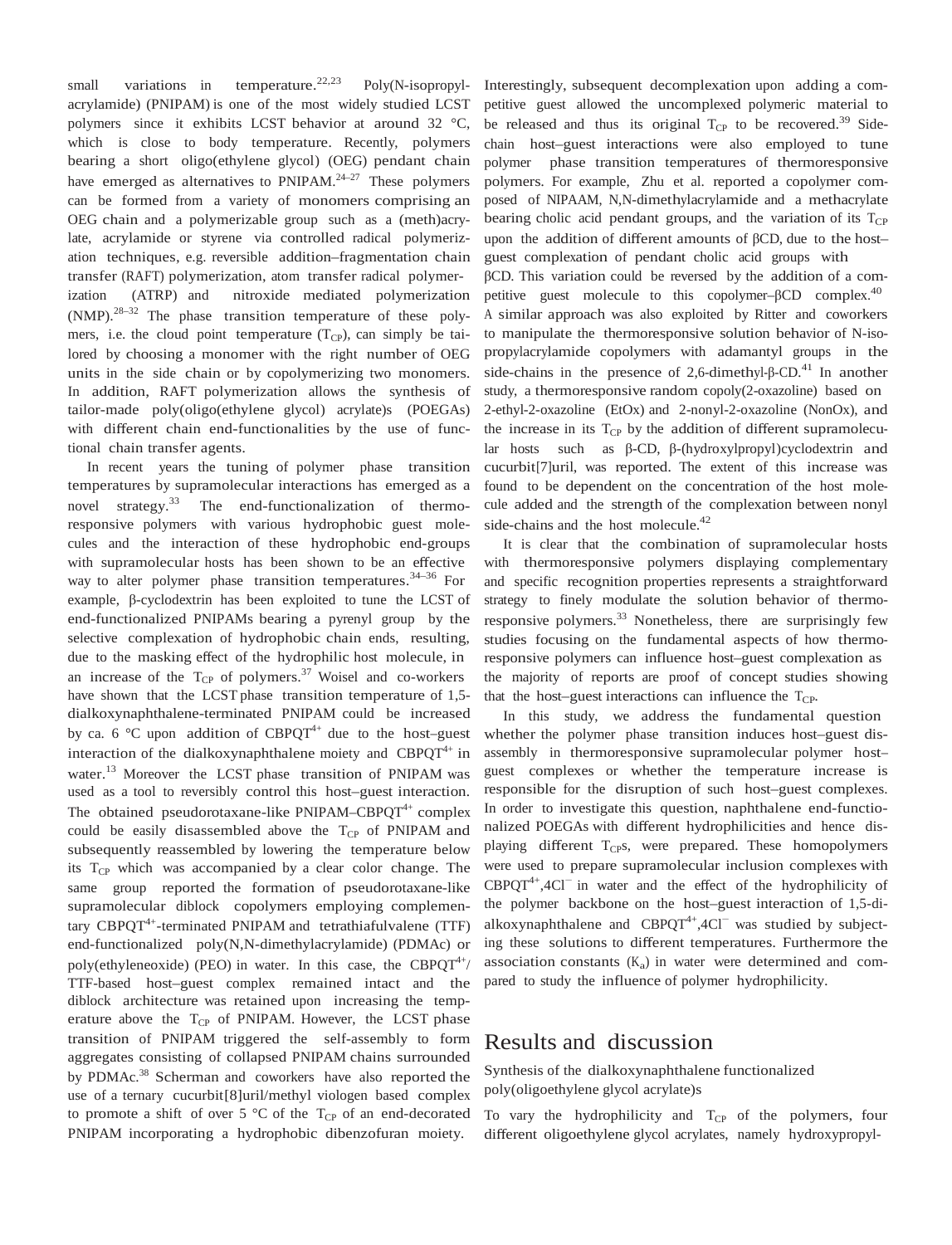acrylate (HPA 1; a mixture of isomers containing 2-hydroxypropylacrylate and 1-methyl-2-hydroxyethylacrylate in a 3 : 1 ratio),<sup>43</sup> methoxy diethylene glycol acrylate (mDEGA 2), methoxy triethylene glycol acrylate (mTEGA 3) and 2-hydroxyethylacrylate (HEA 4, Fig. 1) were chosen and homopolymerized via RAFT polymerization employing a naphthalene functionalized chain transfer agent (5) resulting in naphthalene-functionalized POEGAs (P1–P4) with different hydrophilicities as depicted in Fig. 1 for mDEGA. Polymerizations were performed in the presence of the RAFT agent 5 at 70 °C with 2 M monomer concentration in N,N-dimethylformamide using AIBN as the initiator. In addition to naphthalene-functionalized POEGAs, a reference POEGA was synthesized by polymerizing mDEGA in the presence of non-functional CTA 7 that is

denoted as P(mDEGA)\* or P2\*. Unlike the other four polymers, P2\* does not bear the naphthalene moiety at the chain end and it was used as a control sample in supramolecular host– guest complexation studies, where it should be mentioned that the carboxylic acid end-group will be ( partially) ionized in MilliQ water further enhancing its hydrophilicity.

Kinetic plots are depicted in Fig. 2 for all four RAFT polymerizations and reveal linear first order kinetics. It should be noted that an inhibition period was found for some RAFT polymerizations, especially for HPA, which is commonly observed for RAFT mediated polymerizations probably due to different levels of residual oxygen especially when performed on a small scale. Furthermore, an approximate linear increase of  $M_n$  with increasing conversion as well as low dispersities (Đ) indicated



Fig. 1 Left: (Oligo)ethylene glycol acrylates (OEGAs) used in this study. Right: Polymerization and functionalization of OEGAs with the naphthalene moiety via RAFT-polymerization (P2 is shown as <sup>a</sup> representative example), the effect of temperature on their supramolecular inclusion complexes with CBPQT<sup>4+</sup>,4Cl<sup>-</sup> in water, namely collapse of the polymer and disruption of the host–guest complex, and synthesis of the control polymer P(mDEGA)\* (P2\*).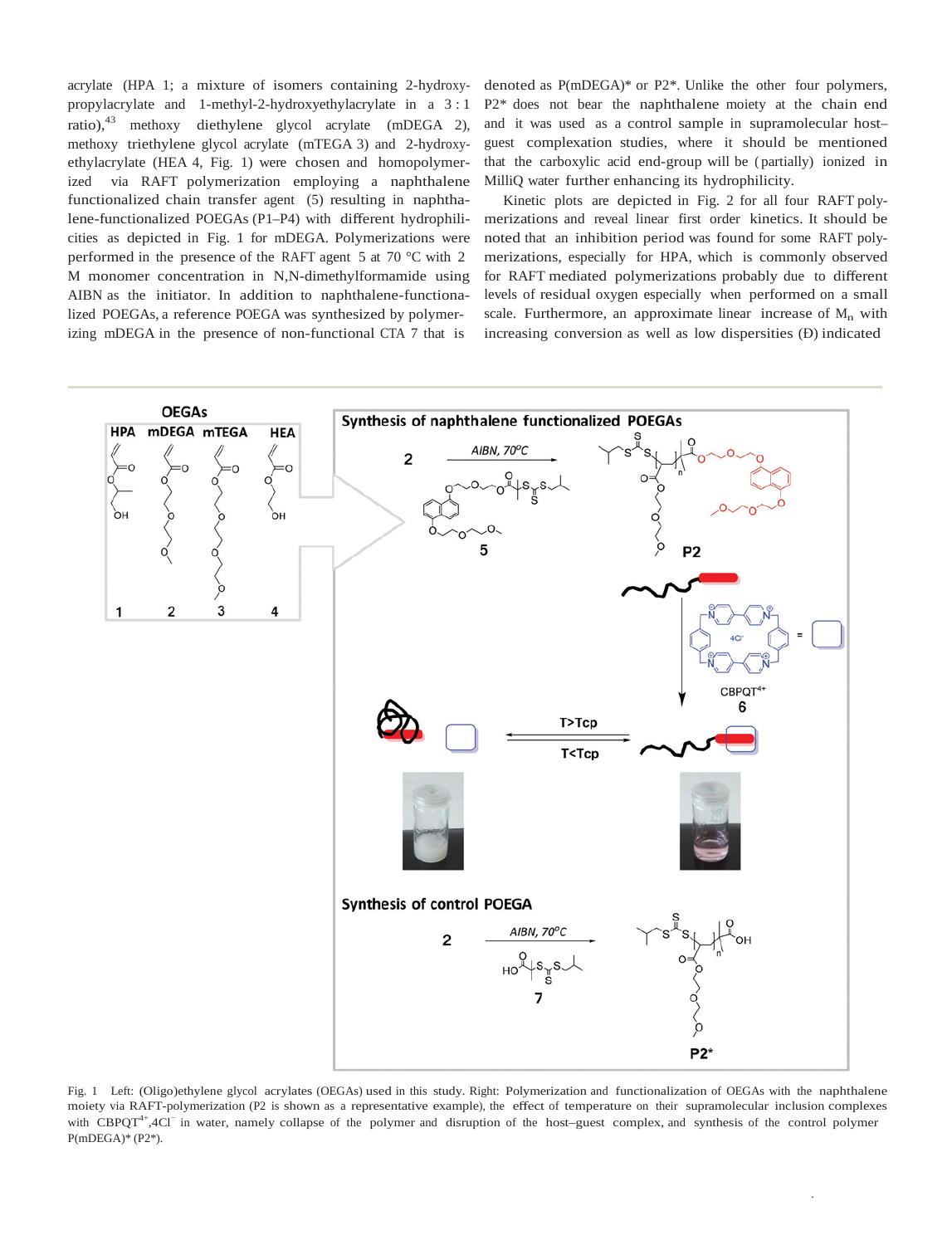

Fig. 2 First order kinetic plot of  $ln([M]_0/[M]_t)$  versus time in the RAFT polymerizations of OEGAs 1–4. The dashed line represents linear fitting of the data after the inhibition period. Right: The number-average molecular weight  $(M_n)$  and dispersity  $(D)$  versus conversion plot. The dashed line represents theoretical number-average molecular weight  $(M_{n,th}$ ; calculated from the monomer to initiator ratio and monomer conversion). (\* denotes the control polymer without the naphthalene end-group.)

a controlled radical polymerization of OEGAs with both 5 and 7, where the minor negative deviation from linearity at higher conversions could indicate some chain transfer, although this is not resembled in the Đ values. Size exclusion chromatography traces for samples taken during the homopolymerizations of the OEGAs can be found in Fig. S1.† The characterization data of the obtained naphthalene functionalized POEGAs are summarized in Table 1. The molecular weight of the polymers was calculated by SEC against PMMA standards in DMA. The calculated molecular weights differ significantly due to the difference in their hydrophilic–hydrophobic character and hence in their hydrodynamic volume in DMA. However, the calculation of the degree of polymerization (DP) and number average molecular weights  $(M_n)$  of these polymers by NMR (the integrals of the signals of the  $(CH_3)_2CH-$ CH<sub>2</sub>–S of the RAFT end-group and –C(O)O–CH<sub>2</sub>–CH<sub>2</sub>–O of the monomer at 1.0 and 4.2 ppm, respectively, were used for end group analysis) showed that the molecular weight of all POEGAs was in the same range, which is important to eliminate the effect of molecular weight in host–guest interactions. The DP values obtained by NMR analysis are significantly lower in many cases than the theoretical DP  $(DP_{th})$  based on GC conversion, which may be due to differences in the solubility of the different molar mass fractions in the precipitation

solvent mixture indicating a lower solubility of the low molar mass polymer fraction, possibly induced by the naphthalene end-group.

#### Thermoresponsive properties of the POEGAs

After synthesis of the POEGAs, their  $T_{CP}$ s were determined by performing UV-Vis turbidimetry measurements. Aqueous polymer solutions ( $c = 5$  mg mL<sup>-1</sup>) were successively heated and cooled between 10 and 80  $^{\circ}$ C and T<sub>CP</sub>s were determined at 50% transmittance during polymer precipitation in the second heating run (Fig. 3). Turbidimetry measurements on P2 and the corresponding reference polymer P2\* showed a minor  $~\sim$ 5 °C decrease in the T<sub>CP</sub> of the polymer when replacing the slightly hydrophobic naphthalene moiety end-group of P(mDEGA) with the more hydrophilic carboxylic acid moiety (Fig. S2†). The addition of an equimolar amount of CBPQT4+,4Cl<sup>−</sup> to solutions of P1, P2 and P3, in contrast, increased the  $T_{CP}$  of the polymers up to 6 °C depending on the nature of the POEGA. This increased hydrophilicity can be attributed to host–guest interactions of the dialkoxynaphthalene unit with CBPQT4+,4Cl<sup>−</sup> which has a higher hydrophilicity, due to its cationic nature, than the naphthalene group. To verify this interpretation, it was confirmed that the  $T_{CP}$  of  $P2^*$ did not increase upon addition of CBPQT<sup>4+</sup>. Furthermore, P4

|  |  | Table 1 Characterization data for the purified pOEGAs |  |  |  |  |
|--|--|-------------------------------------------------------|--|--|--|--|
|--|--|-------------------------------------------------------|--|--|--|--|

| Polymer        |             |                    | $M_n$ (g mol <sup>-1</sup> ) |        |      |             |                                |
|----------------|-------------|--------------------|------------------------------|--------|------|-------------|--------------------------------|
|                | <b>OEGA</b> | [M]: [CTA]: [I]    | (SEC)                        | (NMR)  | Ð    | DP<br>(NMR) | Conversion $(DP_{th})$<br>(GC) |
| P <sub>1</sub> | <b>HPA</b>  | [100]: [1]: [0.1]  | 26 700                       | 8900   | 1.18 | 64          | 65(65)                         |
| P <sub>2</sub> | mDEGA       | [125]: [1]: [0.25] | 13 000                       | 10 500 | 1.13 | 57          | 68 (85)                        |
| P <sub>3</sub> | mTEGA       | [150]: [1]: [0.1]  | 11 300                       | 10 400 | 1.19 | 45          | 46(69)                         |
| <b>P4</b>      | <b>HEA</b>  | [150]: [1]: [0.1]  | 27 000                       | 8000   | 1.17 | 64          | 53 (80)                        |
| $P2*$          | $mDEGA*$    | [100]: [1]: [0.1]  | 9200                         | 11 000 | 1.19 | 55          | 63 (63)                        |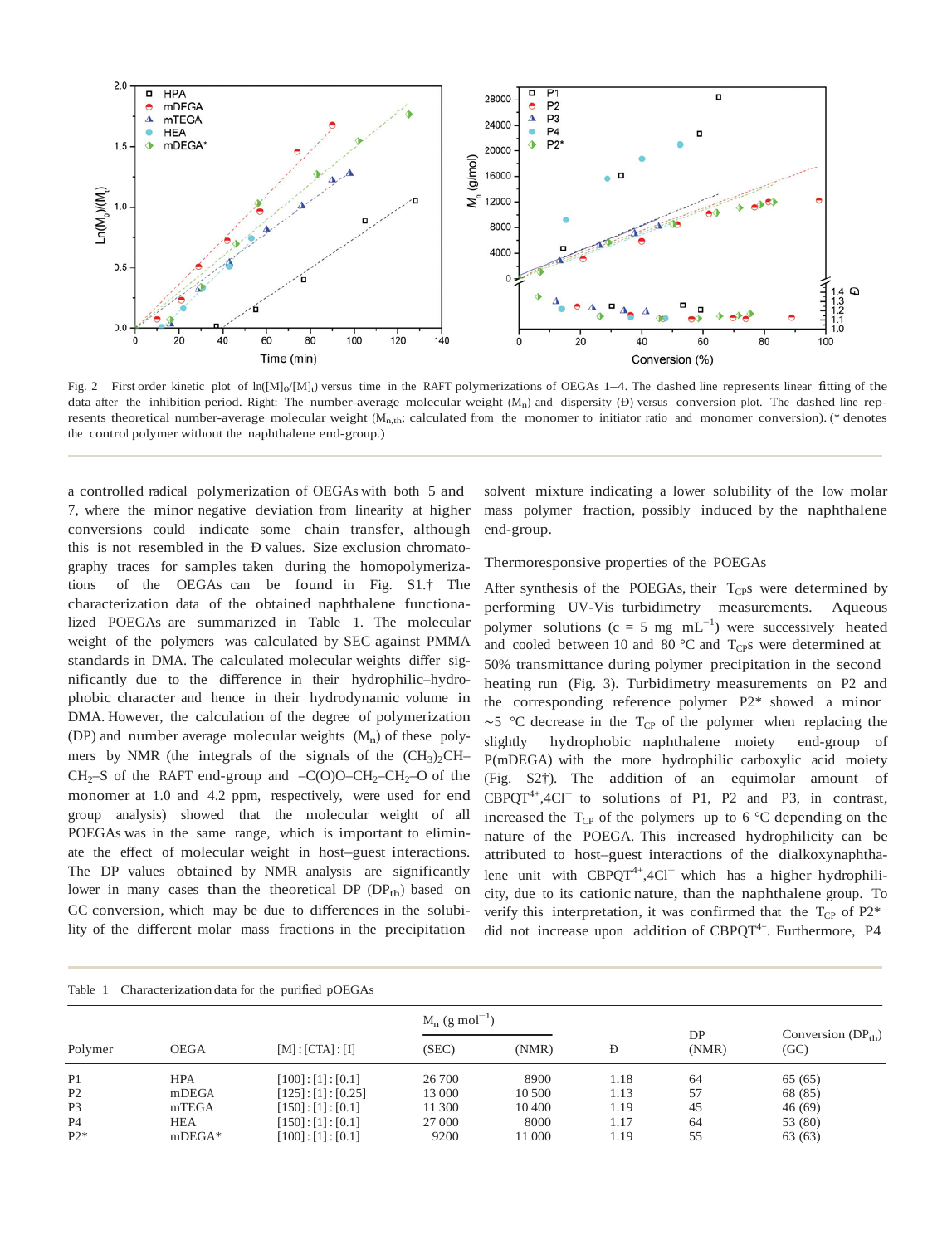

Fig. 3 Left: Thermo-sensitive phase transitions of P1 (pink), P2 (black), P3 (blue), in absence (dotted lines) and presence (solid lines) of  $CBPQT^{4+}$ ,  $4CI^-$ (5 mg mL<sup>-1</sup> in water). Recorded at 700 nm. Heating rate:  $1 \text{ °C min}^{-1}$ .

and its host–guest complex with CBPQT<sup>4+</sup>,4Cl<sup>−</sup> are very hydrophilic and did not exhibit a  $T_{CP}$  in the studied temperature range, thus being an important polymer to judge whether only increasing the temperature, without the collapse of the polymer, can lead to disruption of the host–guest complexes, vide infra (Fig. S3†).

Host–guest complexation of dialkoxynaphthalene endfunctionalized POEGAs with CBPQT<sup>4+</sup>,4Cl<sup>-</sup>

To further confirm that the increase in  $T_{CP}$  upon addition of CBPQT4+,4Cl<sup>−</sup> indeed results from host–guest complexation, UV-vis spectra were recorded before and after addition of CBPQT4+,4Cl<sup>−</sup> . Upon addition of an equimolar amount of CBPQT<sup>4+</sup> to  $10^{-3}$  M (with respect to naphthalene functionality) solutions of P2–P4, the formation of the host–guest complexes was clearly visible by the color change of the solutions from colorless to purple, which is characteristic for dialkyloxynaphthalene–CBPQT<sup>4+</sup> complexes (Fig. 1). The formation of host–guest complexes was also confirmed by the appearance of an absorption band centered at around 520 nm in the UV-Vis spectrum of the complex. The UV-Vis spectra of P2,  $CBPQT^{4+}, 4CI^-$  and P2 in the presence of  $CBPQT^{4+}, 4CI^-$  are shown as a representative example in Fig. 4.

The purple color of the polymer solution was retained in all the complexes upon heating until the temperature exceeded the  $T_{CP}$  of the polymers. Once the  $T_{CP}$  was exceeded, the hydrophobic collapse of the polymer accompanied by the disappearance of the purple color was observed clearly indicating the disassembly of the host–guest complex. However, this disassembly was reversible and all the complexes could be reassembled by decreasing the temperature below the  $T_{CP}$  of the polymers. Importantly, the color of the PHEA solution, which does not have a  $T_{CP}$ , remained purple up to 90 °C demonstrat-



Fig. 4 UV-Vis spectra of P2 (dashed line), CBPQT<sup>4+</sup>,4Cl<sup>−</sup> (dotted line) and P2 in the presence of CBPQT<sup>4+</sup>,4Cl<sup> $-$ </sup> (solid line) recorded at  $10^{-3}$  M in H<sub>2</sub>O at 25  $^{\circ}$ C.

ing that the hydrophobic collapse of the polymer induces host– guest complex disruption. It can, therefore, be concluded that the polymer phase transition leads to the disruption of the host–guest complexation. This can be rationalized by the fact that the microenvironment of the polymer, and thus also of the host–guest complex, changes from water to the less polar, partially dehydrated polymer chains. Considering that one of the main driving forces for the host–guest complexation in water are hydrophobic interactions this will lead to a less efficient host–guest complexation. Furthermore, the  $CBPQT^{4+}$ ,4Cl<sup>−</sup> host molecule is very hydrophilic by nature and will prefer an aqueous environment over the collapsed polymer environment.

### UV-Vis and <sup>1</sup>H NMR spectroscopy of host-guest complexes at different temperatures

More in depth analysis was performed by recording the UV-Vis spectra of the obtained complexes (P2, P3 and P4 all with CBPQT4+,4Cl<sup>−</sup> ) at different temperatures (Fig. 5). P1 with CBPQT4+,4Cl<sup>−</sup> was not investigated at high temperatures due to its very low  $T_{CP}$ . The intensity of the absorption band at 520 nm, which is characteristic of the host–guest complex of naphthalene and CBPQT<sup>4+</sup>,4Cl<sup>-</sup>, decreased upon increasing the temperature indicating a drop in  $K_a$  leading to partial dissociation of the host–guest complexes, thereby indicating that the host–guest complexation is mostly enthalpy driven. Nonetheless, the presence of absorbance at 520 nm at any temperature below the  $T_{CP}$  indicates that the complex still, at least partially, remained. The complete disruption of the complex only occurred when the polymer phase transition was induced by increasing the temperature above the  $T_{CP}$ , which could visually be observed by the loss of the purple color. Note that the UV-vis spectra of the polymer complexes with  $CBPQT^{4+}$ ,4Cl<sup>−</sup> could not be recorded above  $T_{CP}$  due to clouding of the solutions and are not included in the UV-vis spectra overlays in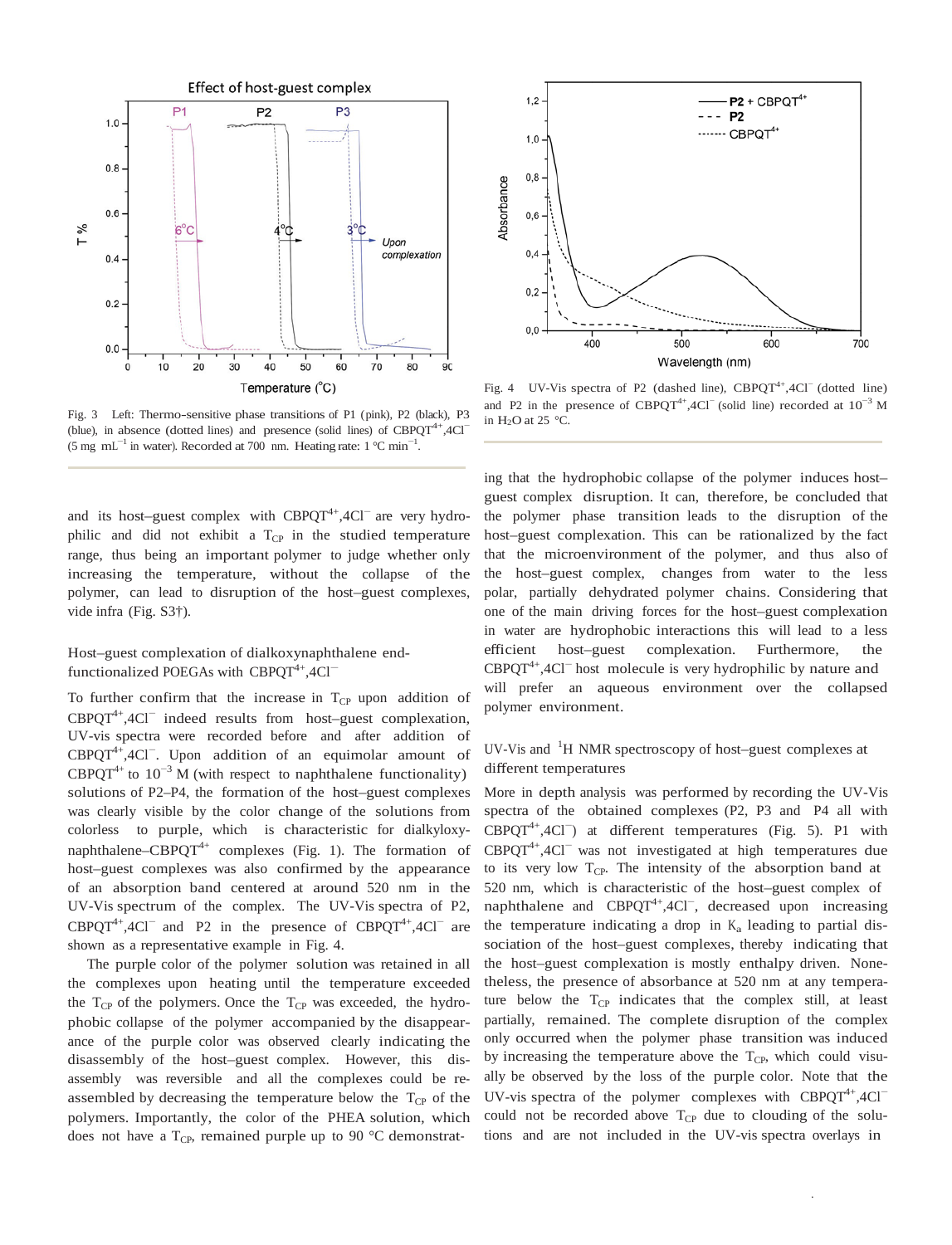

Fig. 5 UV-Vis spectra of host–guest complexes of P2 (left) P3 (middle) and P4 (right) with CBPQT<sup>4+</sup>,4Cl<sup>−</sup>recorded upon increasing the temperatures (equimolar mixtures at  $10^{-3}$  M).

Fig. 5. Nonetheless, these results suggest that host–guest disassembly was partially induced by elevated temperatures due to a decrease in  $K_a$  while the polymer phase transition induced full dissociation. The complete loss of color is, thus, directly related to the polymer phase transition as it also does not occur for PHEA, for which a significant absorption at 520 nm remains in the presence of CBPQT<sup>4+</sup>,4Cl<sup>−</sup> even at 70 °C.

The effect of temperature on the complexation was also followed by <sup>1</sup>H NMR spectroscopy of the polymer–CBPQT<sup>4+</sup>,4Cl<sup>-</sup> complexes in D<sub>2</sub>O at  $10^{-3}$  M (see spectra in Fig. S4–S6†). First of all, it was observed that not all representative signals were clearly visible for both the complexed and free naphthalene for the different polymers indicating a quite different hydration behavior. For P1 with CBPQT<sup>4+</sup>,4Cl<sup>−</sup> there was a clear signal for the naphthalene incorporated into the host– guest complex around 6.2 ppm at 10 °C, which decreased with increasing temperature, indicative of the loss of the host–guest complex. When heating P1 above the  $T_{CP}$  the signal of the naphthalene was no longer observed indicating that it is not well hydrated when the polymer is collapsed.

For P2 and P3 with  $CBPQT^{4+}$ ,4Cl<sup> $-$ </sup> the complexed naphthalene signal (6.2 ppm) was present at 20 °C while it disappeared from the spectrum at slightly elevated temperatures. This unexpected disappearance of the signal is not fully understood and may be related to a decreased mobility of the naphthalene units and/or a change from the slow exchange to fast exchange of the host–guest complex. When heating towards the polymer T<sub>CP</sub>, the signals of the free naphthalene appeared around 7.2 ppm, indicative of the loss of the host–guest complex in combination with a relatively high mobility of the naphthalene in the collapsed polymer globules. This higher mobility of the naphthalene groups in the collapsed P2 and P3 compared to the collapsed P1 can be ascribed to the better hydration of these polymers with side-chain oligoethylene glycols in the collapsed state.

After identifying the representative signals, the degree of complexation of P1 with CBPQT<sup>4+</sup>,4Cl<sup>−</sup> was calculated based on the total integral of the CBPQT<sup>4+</sup>,4Cl<sup>−</sup> at 9.0–8.7 ppm (calculation with the integrals of the  $CH_2$ -group signal of  $CBPQT^{4+}$ ,4Cl<sup>−</sup> at 5.8 ppm gave the same result) and the complexed naphthalene signal at 6.2 ppm at the different tempera-



Fig. 6 Percent of complexation of P1, P2 and P3 with  $CBPQT^{4+}$ ,4Cl<sup>-</sup> as a function of temperature as determined by  ${}^{1}$ H NMR spectroscopy (equimolar mixtures at  $10^{-3}$  M in D<sub>2</sub>O). The dotted lines indicate the cloud point temperatures of the polymers in the presence of CBPQT<sup>4+</sup>,Cl<sup>-</sup>.

tures as plotted in Fig. 6. The maximum degree of complexation observed for P1 at 10  $\degree$ C to 14  $\degree$ C is 60–70%, which is in line with the theoretical degree of complexation of 69% at  $10^{-3}$  M with a K<sub>a</sub> of ~7000, vide infra. For P2 and P3, the degree of complexation was estimated based on the total integral of the  $CBPQT^{4+}$ ,  $4CI^-$  at 9.0–8.7 ppm and the integral of the free naphthalene groups observed around 7.2 ppm.

A closer look at Fig. 6 reveals that the extent of complexation continuously decreases with increasing temperature, in agreement with the UV-vis results. Moreover, a larger drop in the percent of complexation is seen around the  $T_{CP}$  of the polymer after which nearly no complexation is left, confirming that the polymer phase transition induces further disruption of the host–guest complexes. The apparent increase in the degree of complexation for P3 upon heating beyond the  $T_{CP}$  is due to the macroscopic precipitation of the polymer leading to a decrease in the naphthalene signal, as also observed for the free polymer by the increase in transmittance after the  $T_{CP}$ (Fig. 3) indicating that the collapsed P(mTEGA) is more prone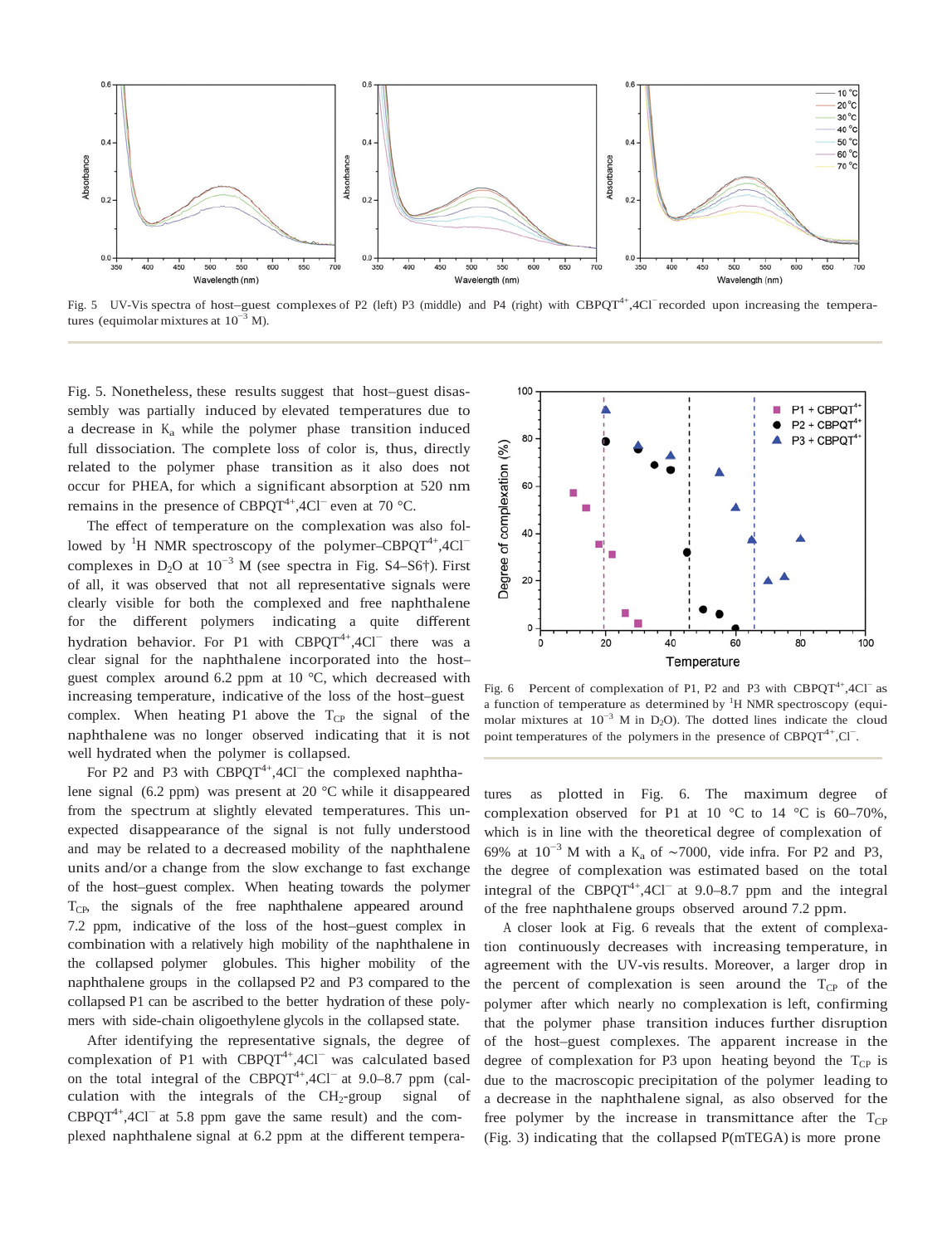Table 2 Cloud point temperatures (T<sub>CP</sub>) of the synthesized POEGAs and calculated K<sub>a</sub> values for complexation with CBPQT<sup>4+</sup>,4Cl<sup>-</sup> by UV-Vis and ITC

|                                                                                                                              |            |                | P <sub>1</sub> | P <sub>2</sub> | P <sub>3</sub> | P <sub>4</sub> | $P2*$ |
|------------------------------------------------------------------------------------------------------------------------------|------------|----------------|----------------|----------------|----------------|----------------|-------|
| $T_{CP}$ (°C)                                                                                                                |            |                | 14             | 43             | 66             | Soluble        | 48    |
| $K_a$ (×10 <sup>3</sup> M <sup>-1</sup> )                                                                                    | UV-Vis     | 12 °C          | $7 \pm 0.8$    | $7 \pm 0.8$    | $7.5 \pm 0.7$  | $6.7 \pm 1.4$  |       |
|                                                                                                                              |            | $25^{\circ}$ C |                | $3.8 \pm 0.3$  | $5.8 \pm 0.4$  | $1.0 \pm 0.8$  |       |
|                                                                                                                              | <b>ITC</b> | $12^{\circ}$ C |                | $29 \pm 3$     | $27 \pm 3$     | $55 \pm 7$     |       |
|                                                                                                                              |            | 20 °C          |                | $10.5 \pm 1.2$ | $13.8 \pm 1.5$ | $22.5 \pm 0.3$ |       |
| $\Delta H$ (kJ mol <sup>-1</sup> )                                                                                           | <b>ITC</b> | 12 °C          |                | $-56 \pm 1$    | $-60 \pm 1$    | $-46 \pm 1$    |       |
|                                                                                                                              |            | $20^{\circ}$ C |                | $-47 \pm 2$    | $-38 \pm 1$    | $-38 \pm 1$    |       |
| $\Delta S^a$ (kJ mol <sup>-1</sup> )                                                                                         |            | 12 °C          |                | $-0.11$        | $-0.13$        | $-0.07$        |       |
|                                                                                                                              |            | $20^{\circ}$ C |                | $-0.08$        | $-0.05$        | $-0.05$        |       |
| <sup>a</sup> Calculated from ITC data by using equations $\Delta G = -RT \ln K_a$ and $\Delta S = (\Delta H - \Delta G)/T$ . |            |                |                |                |                |                |       |

to macroscopic precipitation as a glue-like substance than the other studied polymers.

#### Determination of association constants  $(K_a)$

Next, K<sub>a</sub>'s of the different POEGAs with CBPQT<sup>4+</sup>,4Cl<sup>−</sup> were determined by isothermal titration calorimetry (ITC) and UV-Vis titrations to study the effect of polymer hydrophilicity on the K<sub>a</sub>. Titrations were performed at 20 °C (ITC) or 25 °C (UV) and 12 °C, the latter temperature was chosen due to the low T<sub>CP</sub> of P1, i.e. T<sub>CP</sub> = 14 °C and this polymer was only measured at 12 °C. For ITC titrations, a dilute solution of pOEGA was prepared in deionized water and titrated with a concentrated solution of CBPQT<sup>4+</sup>,4Cl<sup>−</sup>. The ITC binding isotherms resulting from the addition of  $CBPQT^{4+}$  showed sharp exothermic responses. From the ITC curves,  $K_a$ 's of  $10.5 \pm 1.2 \times$  $10^3$ ,  $13.8 \pm 1.5 \times 10^3$  and  $22.5 \pm 0.3 \times 10^3$  were determined for P2, P3 and P4 with CBPQT<sup>4+</sup>,4Cl<sup>-</sup>, respectively, at 20 °C. These values are an order of magnitude lower than the reported association constant for naphthalene functionalized PNIPAM and CBPQT<sup>4+ 11</sup> The calculated  $K_a$  values correspond to the binding free energies,  $\Delta G = -RT \ln K_a$ , of -22.9, -23.6 and  $-24.9$  kJ mol<sup>-1</sup> and binding entropy,  $\Delta S = (\Delta H - \Delta G)/T$ , of −0.084, −0.051 and −0.045 kJ mol<sup>−</sup><sup>1</sup> for P2, P3 and P4 with CBPQT<sup>4+</sup>,4Cl<sup>-</sup>, respectively, at 20 °C. The negative  $\Delta H$  values and insignificant changes in  $\Delta S$  indicate that the process is enthalpy driven with a value of  $38-47$  kJ mol<sup>-1</sup> for each pOEGA. The same experiments were repeated at 12 °C to be able to measure and compare the association constant for P1 with CBPQT<sup>4+</sup>,4Cl<sup>-</sup>. However, even at 12 °C it was not possible to measure the K<sub>a</sub> for P1 with CBPQT<sup>4+</sup>,4Cl<sup>−</sup> due to the low T<sub>CP</sub> of P1. The  $K_a$  values calculated at 12 °C for P2, P3 and P4 with CBPQT<sup>4+</sup>,4Cl<sup>−</sup> appeared to be slightly higher than those calculated at 20 °C, which confirms that the complexation is mostly enthalpy driven. For UV-Vis titrations, a solution of the naphthalene functionalized polymers with varying amounts of  $CBPOT<sup>4+</sup>$  was prepared. The intensity of the UV-Vis absorption band at 520 nm increased with an increasing concentration of the host molecule and leveled off at a certain concentration of  $CBPQT^{4+}, 4CI^-$ . The  $K_a$  values for all polymers were calculated by the non-linear fitting of these titration data and found to be similar for all POEGAs employed (around  $7 \pm 0.8 \times 10^3$  M<sup>-1</sup> at

12 °C). All ITC binding curves and non-linear fitting of UV-Vis titrations can be found in Fig. S7 and S8, respectively, in the ESI.† A summary of the determined  $K_a$  values given in Table 2 clearly demonstrates that the nature of the polymer does not significantly affect K<sub>a</sub>.

### Conclusions

In this study, four well-defined naphthalene end-functionalized POEGAs were prepared via RAFT-mediated polymerization. These thermoresponsive homopolymers displaying different  $T_{CP}$ s were used to prepare supramolecular inclusion complexes with  $CBPQT^{4+}$  in water. The insertion of the hydrophobic naphthalene moiety as end-group decreased the solvation of the polymer and hence resulted in a decrease in the  $T_{CP}$  of the polymer. In contrast, the  $T_{CP}$  of the polymers increased up to 6 °C depending on the nature of the POEGA upon complexation with CBPQT<sup>4+</sup>. This increased hydrophilicity was attributed to host–guest interactions of the dialkoxynaphthalene unit with  $CBPQT^{4+}$  which has a higher hydrophilicity than the naphthalene group.

The effect of hydrophilicity of the polymer backbone on the host–guest interaction of the 1,5-dialkoxynaphthalene moiety at the polymer chain end and  $CBPQT<sup>4+</sup>$  was studied by recording the UV-Vis spectra of the obtained complexes at different temperatures. The intensity of the characteristic absorption band of the host–guest complex of naphthalene and  $CBPQT^{4+}$ was found to decrease upon increasing the temperature, which indicated partial dissociation and loss of the host–guest complexes. However, this absorption band was visible at any temperature below the  $T_{CP}$  of the polymer suggesting that the complex was present. The complete disappearance of the color of the host–guest complexes only occurred when the temperature was increased above  $T_{CP}$ , indicating that complete decomplexation only occurred when the polymer phase transition of POEGA from a hydrophilic state to a collapsed hydrophobic state was induced. Furthermore,  $K_a$  calculations showed that polymer hydrophilicity did not have a big impact on the strength of supramolecular inclusion complexes with  $CBPQT<sup>4+</sup>$ in water.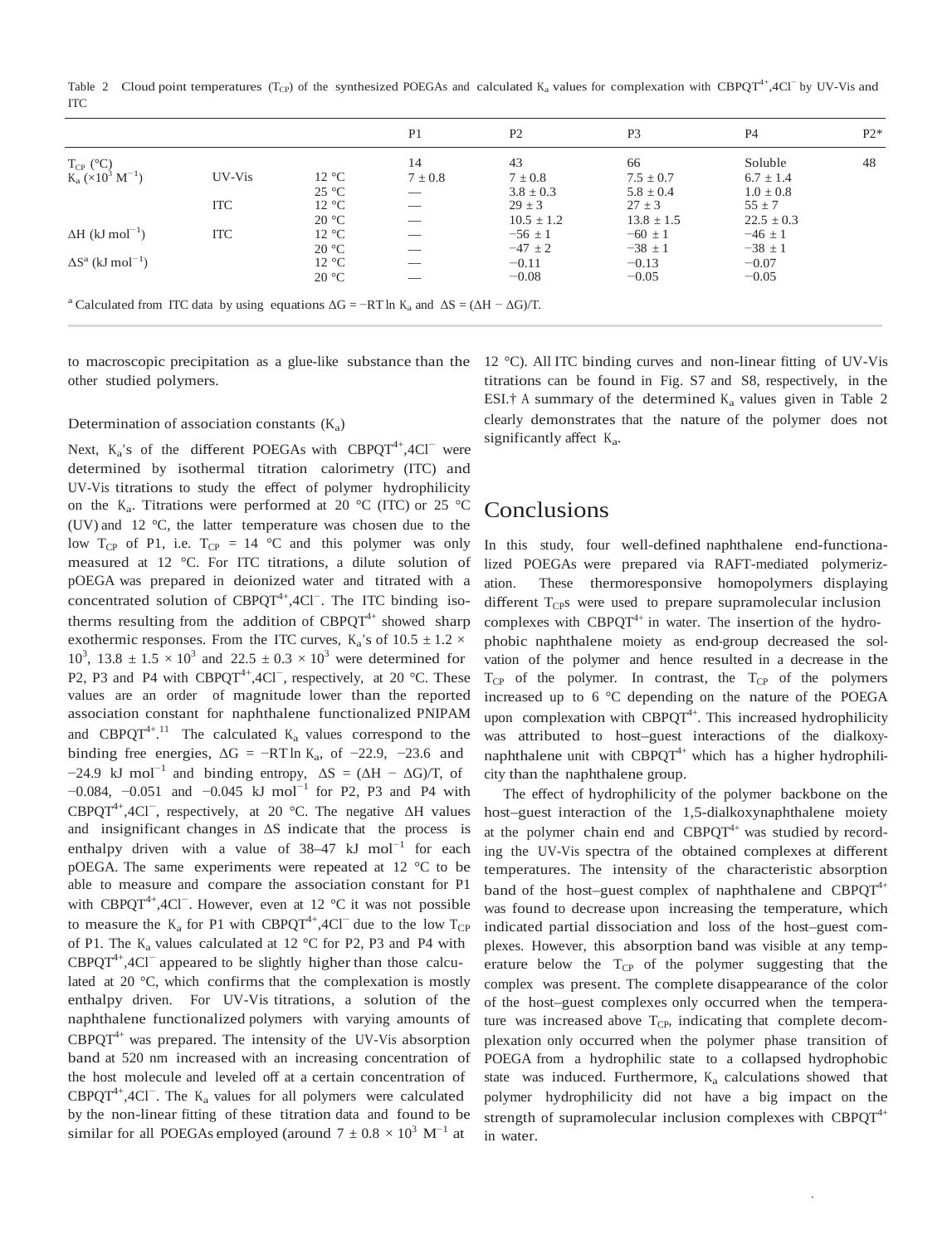# Experimental section

#### Materials and instrumentation

2-Hydroxyethylacrylate (HEA) and hydroxypropylacrylate (HPA; a mixture of isomers containing 2-hydroxypropylacrylate and 1-methyl-2-hydroxyethylacrylate in a 3 : 1 ratio)<sup>43</sup> were obtained from Sigma-Aldrich, and N,N-dimethylformamide (DMF) was obtained from Biosolve. Methoxy diethylene glycol acrylate (mDEGA), methoxy triethylene glycol acrylate (mTEGA), cyclophane cyclobis( paraquat-p-phenylene) tetrachloride  $(CBPQT<sup>4+</sup>)$ , RAFT agents, 5 and 7, were synthesized as described previously. 44,45 All OEGAs were passed through a basic aluminum oxide column before use to remove the inhibitor. 2,2′-Azobis(isobutyronitrile) (AIBN) was obtained from Aldrich and purified by recrystallization in methanol twice. All measurements were performed in MilliQ water.

<sup>1</sup>H NMR spectra were recorded on a Bruker 300 MHz FT-NMR spectrometer using CDCl<sub>3</sub> or acetone- $d_6$  as the solvent. Chemical shifts (δ) are given in ppm relative to TMS.

Size-exclusion chromatography (SEC) was performed on an Agilent 1260-series HPLC system equipped with a 1260 online degasser, a 1260 ISO-pump, a 1260 automatic liquid sampler, a thermostatted column compartment, a 1260 diode array detector (DAD) and a 1260 refractive index detector (RID). Analyses were performed on two mixed-D columns and a precolumn in series at 50 °C. DMA containing 50 mM of LiCl was used as an eluent at a flow rate of 0.593 ml min<sup>−</sup><sup>1</sup> . The SEC traces were analysed using the Agilent Chemstation software with the GPC add on. The molar mass and Đ values were calculated against PMMA standards.

Gas chromatography was performed on 7890A from Agilent Technologies with an Agilent J&W Advanced Capillary GC column (30 m, 0.320 mm, and 0.25 μm). Injections were performed with an Agilent Technologies 7693 autosampler. Detection was done with a FID detector. Injector and detector temperatures were kept constant at 250 and 280 °C, respectively. The column was initially set at 50 °C, followed by two heating stages: from 50 °C to 100 °C with a rate of 20 °C min<sup>-1</sup> and from 100 °C to 300 °C with a rate of 40 °C min<sup>-1</sup>, and then held at this temperature for 0.5 minutes. Conversion was determined based on the integration of monomer peaks using DMA as the internal standard.

Turbidity measurements were performed on a Cary 300 Bio UV-visible spectrophotometer with Peltier temperature control at a wavelength of 700 nm. The samples were first cooled to a suitable temperature to fully dissolve the polymer  $(5 \text{ mg } \text{ml}^{-1})$  in deionized water, after which the sample was placed in the instrument and cooled to 5 °C. In the case of supramolecular host–guest complexes, 1 equivalent of  $CBPQT^{4+}$  was added to the polymer solution. The transmittance was measured during at least two controlled cooling/ heating cycles with a cooling/heating rate of 1 K min<sup>-1</sup> from 5 °C to 80 °C with hold steps of 5 min at the extreme temperatures while stirring. The  $T_{CP}$  is given as the temperature when the transmittance goes through 50% during the second heating ramp.

UV-vis spectra were recorded on a Cary 300 Bio UV-visible spectrophotometer with Peltier temperature control. The temperature dependent UV-vis spectra shown in Fig. 5 were recorded with a  $10^{-3}$  M polymer concentration and 1 equivalent of  $CBPOT^{4+}$  at different temperatures. The determination of the  $K_a$  was performed at two different temperatures, 25 °C and 12 °C, at 10<sup>−</sup>3 M polymer concentration and by adding aliquots of  $CBPQT^{4+}$  into the guest solution followed by recording the UV-vis spectrum.  $K_a$  values were calculated by non-linear fitting performed using the following equation:  $dA_{obs} = dA_{complex}K_a[BB]t/(1 + K_a[BB]t).$ 

Isothermal titration calorimetry (ITC) experiments were performed using a nano-ITC titration calorimeter from TA Instruments with a standard sample cell volume of 1 mL, at two different temperatures, 20 °C and 12 °C. <sup>A</sup> 250 μL injection syringe was used with stirring at 400 rpm. pOEGA was dissolved in deionized water and the solutions were degassed gently under vacuum before use. Each titration comprised  $25 \times$ 10 μL injections of CBPQT<sup>4+</sup> (8 mM) into the guest solution  $([pOEGA] = 0.8$  mM). Control experiments with identical injections of CBPQT<sup>4+</sup> into deionized water alone were used to correct titration data. ITC data collected during the analysis (black diamonds) were fitted to an independent site model (red line) where one independent site binds one ligand.<sup>46</sup> The fit and the determination of thermodynamic parameters  $(K_a, n, DH)$  were achieved by using the TA Instrument ITC analysis software (NanoAnalyze).

#### Polymerizations. Synthesis of P(mDEGA) as a representative example

A solution of mDEGA (2.5 g, 14.3 mmol), AIBN (4.7 mg, 29  $\times$  $10^{-3}$  mmol) and naphthalene functionalized CTA (67.1 mg, 0.11 mmol) in DMF (5 mL) was deoxygenated by three freeze– thaw cycles. The reaction flask was placed in an oil bath that was preheated to 70 °C. The polymerisation was allowed to proceed for a certain time under an argon atmosphere until the target monomer conversion was achieved as followed by GC. At the end of the polymerisation, the solution was immediately cooled down by inserting the reaction flask into liquid nitrogen. The polymer was isolated by precipitation twice in a cold hexane/diethyl ether mixture. For kinetic studies, samples were withdrawn at regular time intervals and monomer conversion was determined by GC and the molar mass and Đ by SEC.

P(mDEGA): <sup>1</sup>H NMR (CDCl<sub>3</sub>): δ 1.0 (d, (CH<sub>3</sub>)<sub>2</sub>CH–CH<sub>2</sub>–S, CTA), 1.4–2.0 (b, –CH<sub>2</sub>–CH backbone), 2.2–2.4 (b, –CH<sub>2</sub>–CH backbone), 3.1 (d, 2H,  $(CH_3)_2CH-CH_2-S$ , CTA), 3.4 (s, OCH<sub>3</sub>), 3.4–3.7 (b,  $-C(O)O-CH_2-CH_2-O-CH_2-CH_2-OCH_3$ ), 4.2 (b,  $-C(O)$ O–CH<sub>2</sub>–CH<sub>2</sub>–O), 6.8 (d, ArH, CTA), 7.3 (t, ArH, CTA) and 7.8 (d, ArH, CTA) ppm.

P(mTEGA): <sup>1</sup>H NMR (CDCl<sub>3</sub>): δ 1.0 (d, (CH<sub>3</sub>)<sub>2</sub>CH–CH<sub>2</sub>–S, CTA), 1.3–2.0 (b, –CH<sub>2</sub>–CH backbone), 2.2–2.5 (b, –CH<sub>2</sub>–CH backbone), 3.1 (d, 2H,  $(CH_3)$ , CH–CH<sub>2</sub>–S, CTA), 3.4 (s, OCH<sub>3</sub>), 3.4–3.8 (b,  $-C(O)O-CH_2-CH_2-O-CH_2-CH_2-OCH_3$ ), 4.2 (b,  $-C(O)$ O–CH<sub>2</sub>–CH<sub>2</sub>–O), 6.8 (d, ArH, CTA), 7.3 (t, ArH, CTA) and 7.8 (d, ArH, CTA) ppm.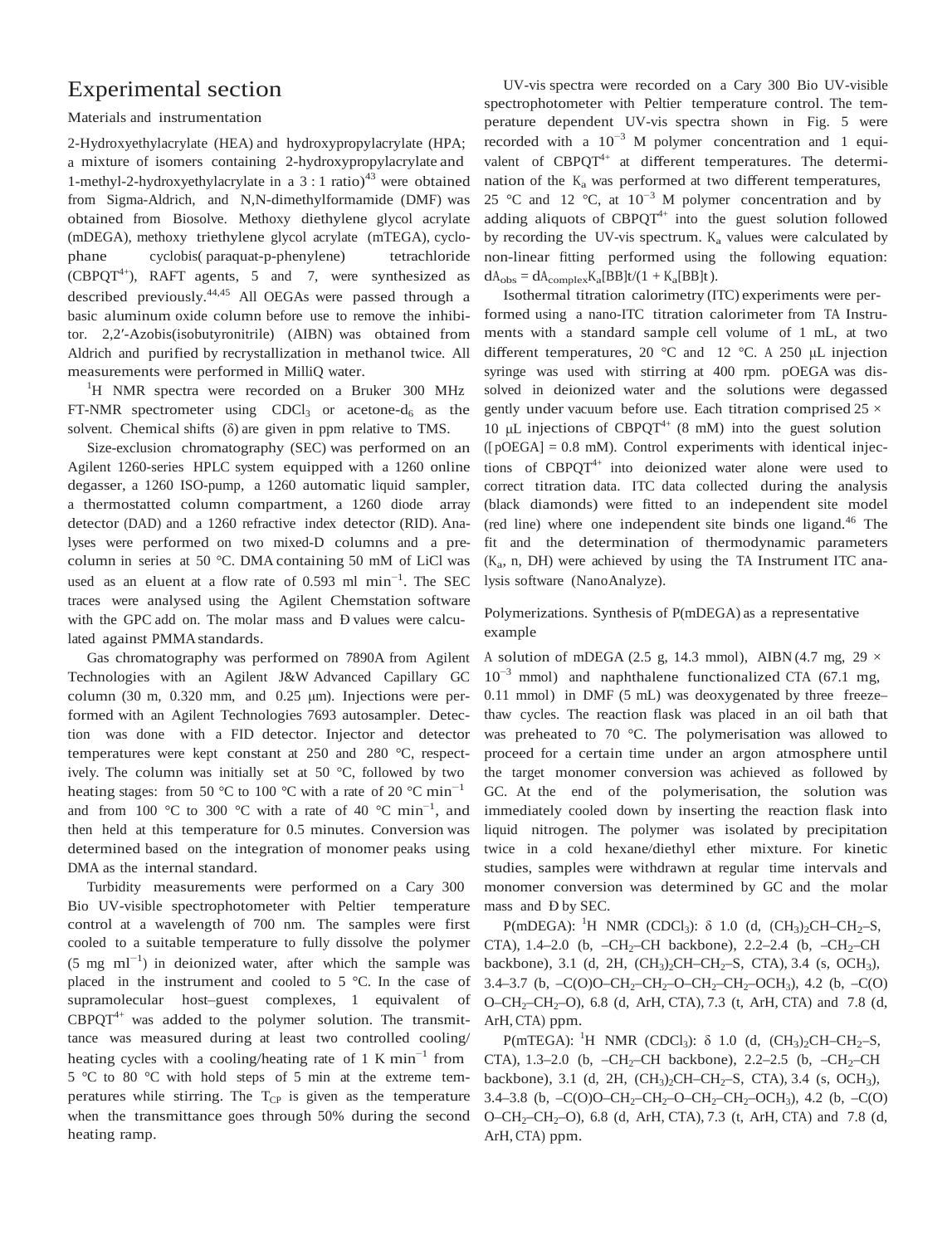CTA),  $1.4-2.2$  (b,  $-CH_2-CH$  backbone),  $2.3-2.7$  (b,  $-CH_2-CH$ backbone), 3.7 (b,  $-C(O)O-CH_2-CH_2-OH$ ), 4.2 (b,  $-C(O)O-CH_2-$ CH2–OH), 7.0 (d, ArH, CTA), 7.4 (t, ArH, CTA) and 7.7 (d, ArH, CTA) ppm.

PHPA:  ${}^{1}H$  NMR (CDCl<sub>3</sub>):  $\delta$  0.5–2.7 (b, –CH<sub>2</sub>–CH backbone and CH–CH<sub>3</sub>), 3.1–4.3 (b, O–CH<sub>2</sub> and CHO), 4.9 (b, –CHO), 6.7 (d, ArH, CTA), 7.3 (t, ArH, CTA) and 7.8 (d, ArH, CTA) ppm.

 $P(mDEGA)*:$ <sup>1</sup>H NMR (CDCl<sub>3</sub>): δ 0.8 (t, CH<sub>2</sub>–CH<sub>3</sub>, CTA), 1.2–2.0 (b,  $-CH_2$ –CH backbone), 2.3 (b,  $-CH_2$ –CH backbone), 3.3 (s, OCH<sub>3</sub>), 3.4–3.7 (b,  $-C(O)O-CH_2-CH_2-O-CH_2-CH_2-$ OCH<sub>3</sub>), 4.1 (b,  $-C(O)O-CH_2-CH_2-O$ ), 4.8 (b, CH–CH<sub>3</sub>, CTA) ppm.

# Acknowledgements

BY, KR and RH greatly acknowledge Ghent University, FWO-Flanders and BELSPO (IAP VII/5 Functional Supramolecular Systems FS2) for financial support. PW gratefully acknowledges the financial support from the Agence Nationale de la Recherche for funding (STRAPA project, ANR-12-BS08- 0005). Tim Courtin and José Martins (Ghent University) are thanked for support with the variable temperature NMR experiments.

### References

- 1 G. Crini, Chem. Rev., 2014, 114, 10940.
- 2 E. M. M. Del Valle, Process Biochem., 2004, 39, 1033.
- 3 G. Tiwari, R. Tiwari and A. K. Rai, J. Pharm. BioAllied Sci., 2010, 2, 72.
- 4 S. Varghese, J. A. A. W. Elemans, A. E. Rowan and R. J. M. Nolte, Chem. Sci., 2015, 6, 6050.
- 5 B. V. K. J. Schmidt, M. Hetzer, H. Ritter and C. Barner-Kowollik, Prog. Polym. Sci., 2014, 39, 235.
- 6 M. Freitag and E. Galoppini, Energy Environ. Sci., 2011, 4, 2482.
- 7 J. Zhang, R. J. Coulston, S. T. Jones, J. Geng, O. A. Scherman and C. Abell, Science, 2012, 335, 690.
- 8 P. L. Anelli, P. R. Ashton, R. Ballardini, V. Balzani, M. Delgado, M. T. Gandolfi, T. T. Goodnow, A. E. Kaifer and D. Philp, J. Am. Chem. Soc., 1992, 114, 193.
- 9 D. Philp, A. M. Z. Slawin, N. Spencer, J. F. Stoddart and D. J. Williams, J. Chem. Soc., Chem. Commun., 1991, 22, 1584.
- 10 M. Bria, G. Cooke, A. Cooper, J. F. Garety, S. G. Hewage, M. Nutley, G. Rabani and P. Woisel, Tetrahedron Lett., 2007, 48, 301.
- 11 G. Cooke, J. F. Garety, S. G. Hewage, B. J. Jordan, G. Rabani, V. M. Rotello and P. Woisel, Org. Lett., 2007, 9, 481.
- 12 J. Bigot, D. Fournier, J. Lyskawa, T. Marmin, F. Cazaux, G. Cooke and P. Woisel, Polym. Chem., 2010, 1, 1024.
- $P(HEA):$  <sup>1</sup>H NMR (acetone-d<sub>6</sub>): δ 1.0 (d,  $(CH_3)_2CH-CH_2-S-$ , 13 J. Bigot, M. Bria, S. T. Caldwell, F. Cazaux, A. Cooper, B. Charleux, G. Cooke, B. Fitzpatrick, D. Fournier, J. Lyskawa, M. Nutley, F. Stoffelbach and P. Woisel, Chem. Commun., 2009, 5266.
	- 14 C.-H. Sue, S. Basu, A. C. Fahrenbach, A. K. Shveyd, S. K. Dey, Y. Y. Botros and J. F. Stoddart, Chem. Sci., 2010, 1, 119.
	- 15 L. Sambe, F. Stoffelbach, J. Lyskawa, F. Delattre, D. Fournier, L. Bouteiller, B. Charleux, G. Cooke and P. Woisel, Macromolecules, 2011, 44, 6532.
	- 16 J. Bigot, B. Charleux, G. Cooke, F. Delattre, D. Fournier, J. Lyskawa, F. Stoffelbach and P. Woisel, Macromolecules, 2010, 43, 82.
	- 17 A. C. Fahrenbach, Z. Zhu, D. Cao, W.-G. Liu, H. Li, S. K. Dey, S. Basu, A. Trabolsi, Y. Y. Botros, W. A. Goddard and J. F. Stoddart, J. Am. Chem. Soc., 2012, 134, 16275.
	- 18 M. Bria, J. Bigot, G. Cooke, J. Lyskawa, G. Rabani, V. M. Rotello and P. Woisel, Tetrahedron, 2009, 65, 400.
	- 19 K. I. Assaf and W. M. Nau, Chem. Soc. Rev., 2015, 44, 394.
	- 20 S. Gürbüz, M. Idris and D. Tuncel, Org. Biomol. Chem., 2015, 13, 330.
	- 21 H. Zhang and Y. Zhao, Chem. Eur. J., 2013, 19, 16862.
	- 22 D. Schmaljohann, Adv. Drug Delivery Rev., 2006, 58, 1655.
	- 23 E. S. Gil and S. M. Hudson, Prog. Polym. Sci., 2004, 29, 1173.
	- 24 J.-F. Lutz, O. Akdemir and A. Hoth, J. Am.Chem. Soc., 2006, 128, 13046.
	- 25 J.-F. Lutz, J. Polym. Sci., Part A: Polym. Chem., 2008, 46, 3459.
	- 26 C. Weber, R. Hoogenboom and U. S. Schubert, Prog. Polym. Sci., 2012, 37, 686.
	- 27 G. Vancoille, D. Frank and R. Hoogenboom, Prog. Polym. Sci., 2014, 39, 1074.
	- 28 F. Hua, X. Jiang, D. Li and B. Zhao, J. Polym. Sci., Part A: Polym. Chem., 2006, 44, 2454.
	- 29 K. Skrabania, J. Kristen, A. Laschewsky, O. Akdemir, A. Hoth and J.-F. Lutz, Langmuir, 2007, 23, 84.
	- 30 A. Miasnikova and A. Laschewsky, Polym. Sci., Part A: Polym. Chem., 2012, 50, 3313.
	- 31 P. Dimitrov, N. Toncheva, P. Weda, S. Rangelov, B. Trzebicka, A. Dworak and C. B. Tsvetanov, Macromol. Symp., 2009, 278, 89.
	- 32 C. Boyer, M. R. Whittaker, M. Luzon and T. P. Davis, Macromolecules, 2009, 42, 6917.
	- 33 V. R. de la Rosa, P. Woisel and R. Hoogenboom, Mater. Today, 2016, 16, 44.
	- 34 B. V. K. J. Schmidt, M. Hetzer, H. Ritter and C. Barner-Kowollik, Macromol. Rapid Commun., 2013, 34, 1306.
	- 35 G. Maatz, A. Maciollek and H. Ritter, Beilstein J. Org. Chem., 2012, 8, 1929.
	- 36 H. Ritter, J. Cheng and M. Tabataba, Beilstein J. Org. Chem., 2012, 8, 1528.